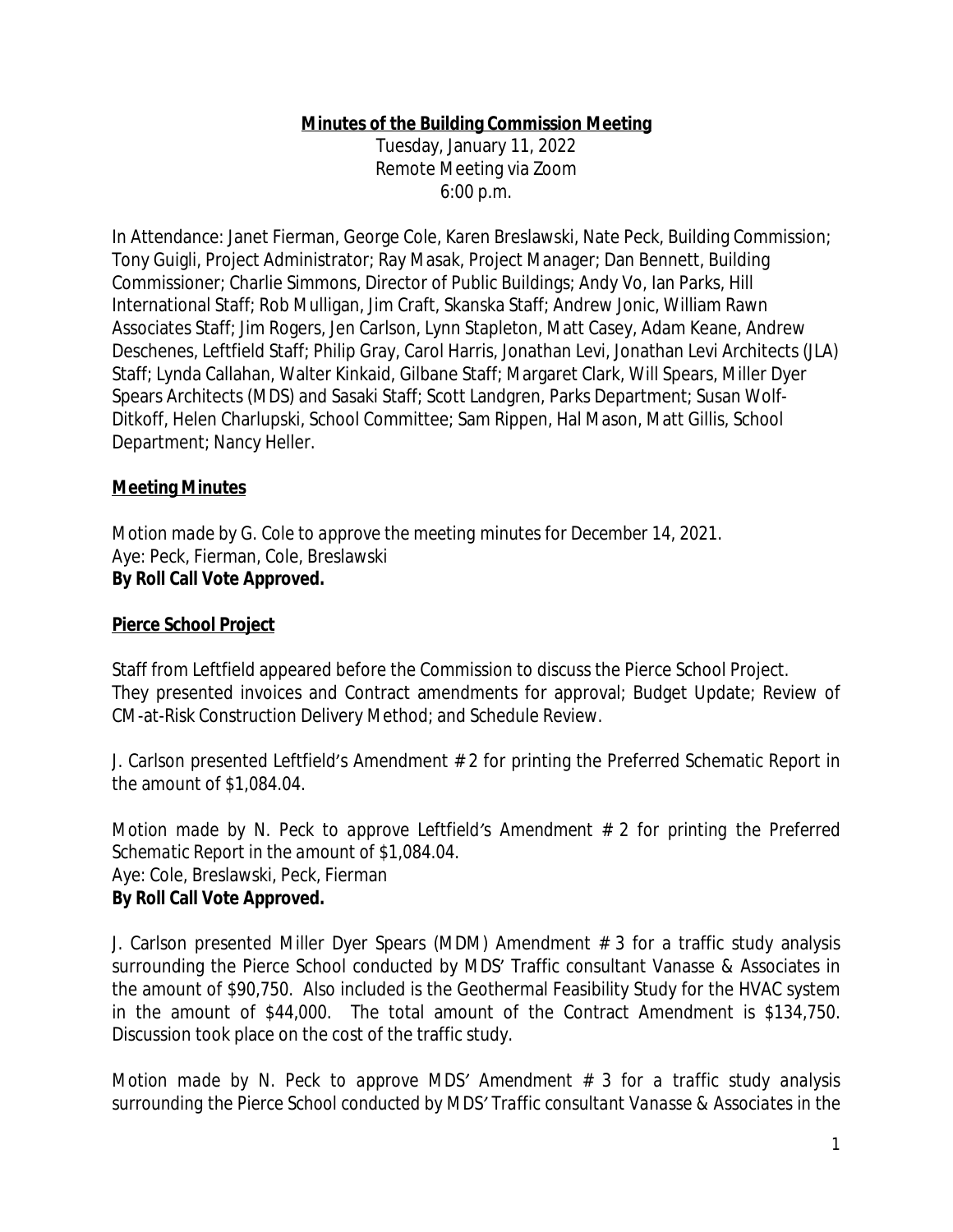*amount of \$90,750 and the Geothermal Feasibility Study for the HVAC system in the amount of \$44,000 for a total amount of the Contract Amendment \$134,750.* Aye: Cole, Breslawski, Peck, Fierman

#### **By Roll Call Vote Approved.**

J. Carlson reviewed the invoices as follows; Invoice # 14 is for Leftfield, LLC in the amount of \$15,395 for OPM Feasibility Study Services for the month of December 2021; and Invoice # (852930) for printing for PSR Submission in the amount of \$1,084.04; for a total amount of \$16,479.04.

Motion made by G. Cole to approve Invoice # 14 for Leftfield, LLC in the amount of \$15,395 for *OPM Feasibility Study Services for the month of December 2021; and Invoice # (852930) for printing for PSR Submission in the amount of \$1,084.04; for a total amount of \$16,479.04.* Aye: Cole, Breslawski, Peck, Fierman

### **By Roll Call Vote Approved.**

L. Stapleton presented the CM-at-Risk Construction Delivery Method Review. There are many reasons to choose the CM-at-Risk Delivery Method such as: Project Size and Cost; Complex Construction Logistics; Construction Phasing; Existing Site Conditions; Construction Schedule; and Preconstruction Services.

J. Carlson presented the recommendation for a vote of approval of a Construction Manager-at-Risk (CMR) delivery method for pre-construction and construction for the Pierce School Project.

*Motion made by G. Cole to approve a Construction Manager-at-Risk (CMR) delivery method for pre-construction and construction for the Pierce School Project.*  Aye: Cole, Breslawski, Peck, Fierman **By Roll Call Vote Approved.**

# **Driscoll School Project**

Leftfield staff appeared before the Building Commission to provide an update on the Driscoll School project including Construction; Schedule Analysis; Budget; and Project Approvals.

J. Rogers introduced Andy Deschenes, the new clerk of the works on the Driscoll Project. He has been on the project for several months.

L. Callahan provided the construction progress update, including progress photos from December to today, a three-week look ahead, and a description of scheduled tasks. It included a review of subcontracts and when they were awarded and/or executed. They are working on foundations. There's a lot of concrete work ongoing and soil moving around including backfill. She showed photos of different angles of the project's progress. They are tracking soil hauling.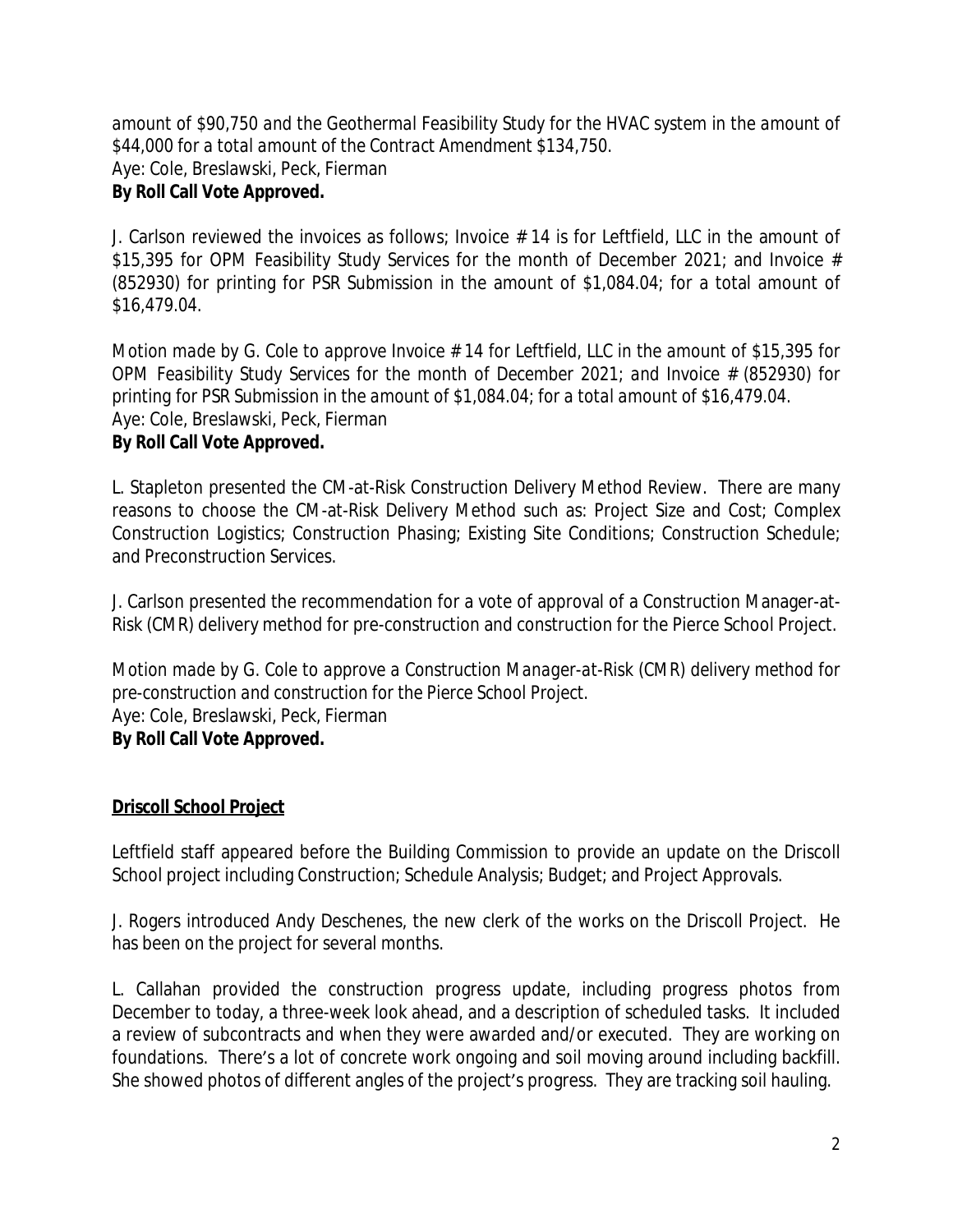M. Casey provided a Schedule Analysis, including graphics. There are 1404 submittals for the entire project. Of that amount, 1061 have not yet been sent to the design team; 309 are processed: 34 are under review by the design team. They are on track with a substantial completion date of August 26, 2023. Submittals are prioritized on the submittal logs, and there are weekly meetings with Gilbane, JLA and Leftfield to discuss priorities. Steel submittals are the most critical and time-sensitive, and an additional structural engineer was added full-time to the project with weekly meetings to discuss the submittals with the project team and subcontractor. The first fabricated steel is due March 21, 2022. He showed photos of a 3D model of the concrete.

J. Rogers provided a budget update. He feels good where they are from a budget perspective. They have used about \$50,000 to \$100,000 out of the contingency so far.

L. Stapleton presented Gilbane's Owners Change Order (OCO) # 7 for miscellaneous changes such as changing a wide style door and sanitary sewer in the amount of \$6,841.

*Motion made by G. Cole to approve the Owner Change Order # 7 in the amount of \$6,841 for the Driscoll school Project.* Aye: Breslawski, Peck, Cole, Fierman **By Roll Call Vote Approved.**

L. Stapleton presented the monthly invoices for December 2021. Included are Leftfield's invoice # 24 for OPM Services for November 2021 in the amount of \$58,239; JLA invoice # 1823- 00-27 in the amount of \$148,207.65; UTS's invoice # 97564 for testing and inspections in the amount of \$3,557.52; BR+A invoice # 1068508 for commissioning services for January 30, through March 26, 2021 in the amount of \$5,400 and invoice # 1072632 for commissioning services for October 20 through November 26, 2021 in the amount of \$1,750 and Gilbane's invoice # PC20 for Construction Services in the amount of \$1,989,638.72 for a total of \$2, 206,792.89.

*Motion made by N. Peck to approve the monthly invoices for December 202 including Leftfield's invoice # 24 for OPM Services for November 2021 in the amount of \$58,239; JLA invoice # 1823- 00-27 in the amount of \$148,207.65; UTS's invoice # 97564 for testing and inspections in the amount of \$3,557.52; BR+A invoice # 1068508 for commissioning services for January 30, through March 26, 2021 in the amount of \$5,400 and invoice # 1072632 for commissioning services for October 20 through November 26, 2021 in the amount of\$1,750 and Gilbane's invoice # PC20 for Construction Services in the amount of \$1,989,638.72 for a total of \$2,206,792.89.* Aye: Breslawski, Peck, Cole, Fierman **By Roll Call Vote Approved.**

**BHS Expansion Update**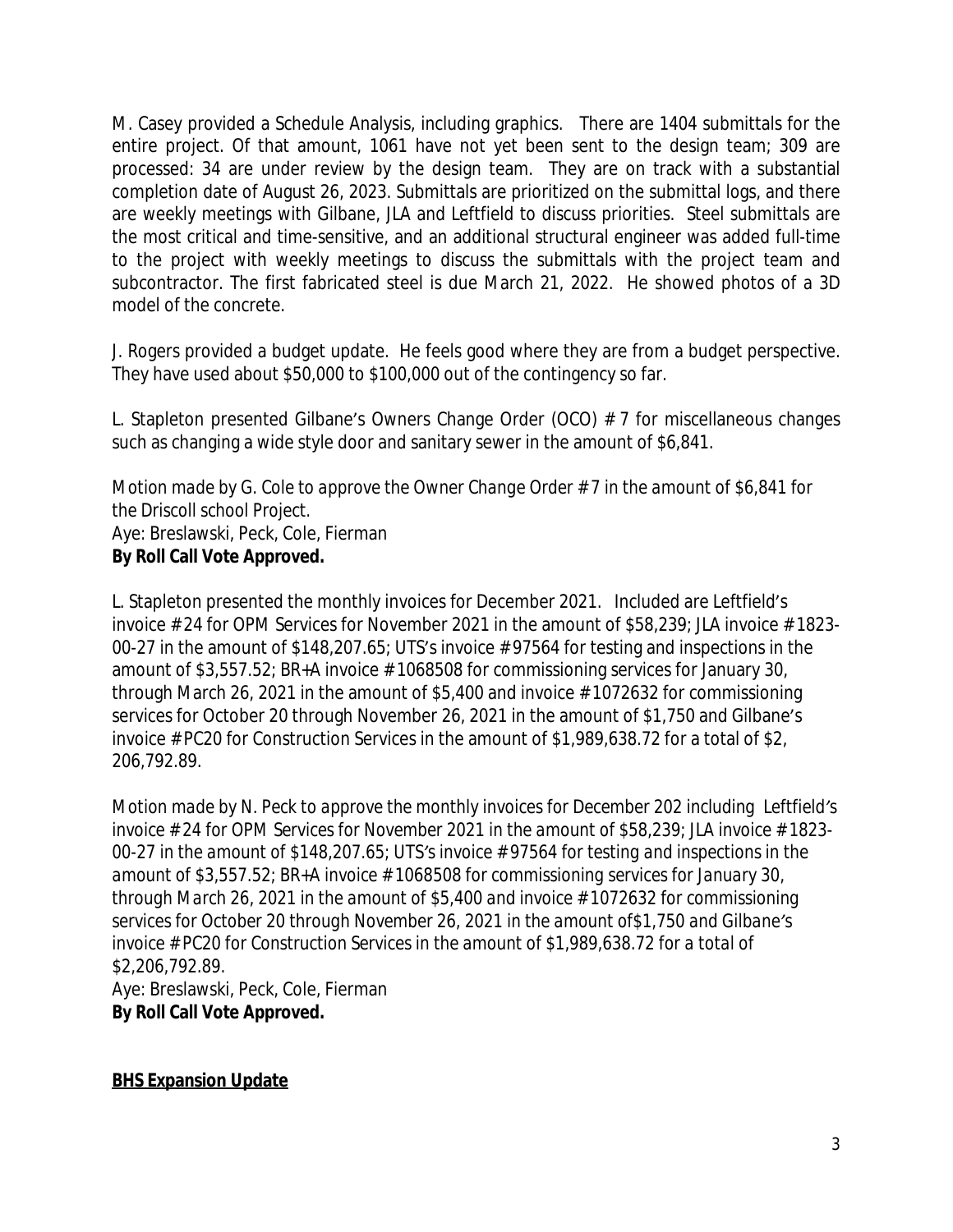Staff from the Town, Hill, Skanska and WRA appeared before the Commission to discuss the BHS project.

Cypress Playground Progress Update

S. Landgren provided an update on the Cypress Playground Project. At the Greenough Plaza, handicap work needs to be complete; the light poles are in, installation of planting and engrave sign wall and they need to finish bench tops. There is still some playground installation left to be done but most of it is complete. The splash pad needs to go in. The Basketball court and sledding hill needs to be complete. The cold weather has slowed down the work of the project but expect it to be picked up again once the weather gets better.

Skanska - 22 Tappan and MBTA Station Progress Update

R. Mulligan showed progress photos of 22 Tappan Street and the MBTA Station. He showed the site plan of overall progress of the project. The big milestone that happened was the opening of the platform. Occupancy of the building at 22 Tappan Street is expected to happen on January 26, 2022. He showed pictures of the cafeteria, kitchen, library and classrooms. A plumbing inspection occurred and went well. There will be elevator inspections and expect to get the Temporary Certificate of Occupancy. There are a few things left on the punch list such as a health inspections and a few other things that need to be done. Members of the School Department staff expressed that they are excited about the building opening and the good work done on the project.

CTA – Tappan Gym Progress Update/ Third Floor Renovations

I. Parks showed progress photos of the Tappan Street Gym. There are 64 remaining items left on the punch list. There are 238 items that are ready for inspection and 223 items that have been closed. They are making good progress on the punch list. At the third floor project, there were 452 punch list items and there are only three open. They are working towards get the Temporary Certificate of Occupancy for the Tappan Gym. The lighting and the colors of the building shows a significant improvement of the building.

NB Kenney – Deferred Maintenance Progress Update

I. Parks explained that there will be installation of breaching for the flat boilers. There will be state inspections for the FLEX boilers.

Monthly Invoices

I. Parks reviewed the Monthly December Invoices. The list of invoices cumulatively added up to \$5,487,150.62.

*Motion made by G. Cole to approve the December Monthly Invoices for the Brookline High School Expansion Project collectively in the amount of \$5,487,150.62.*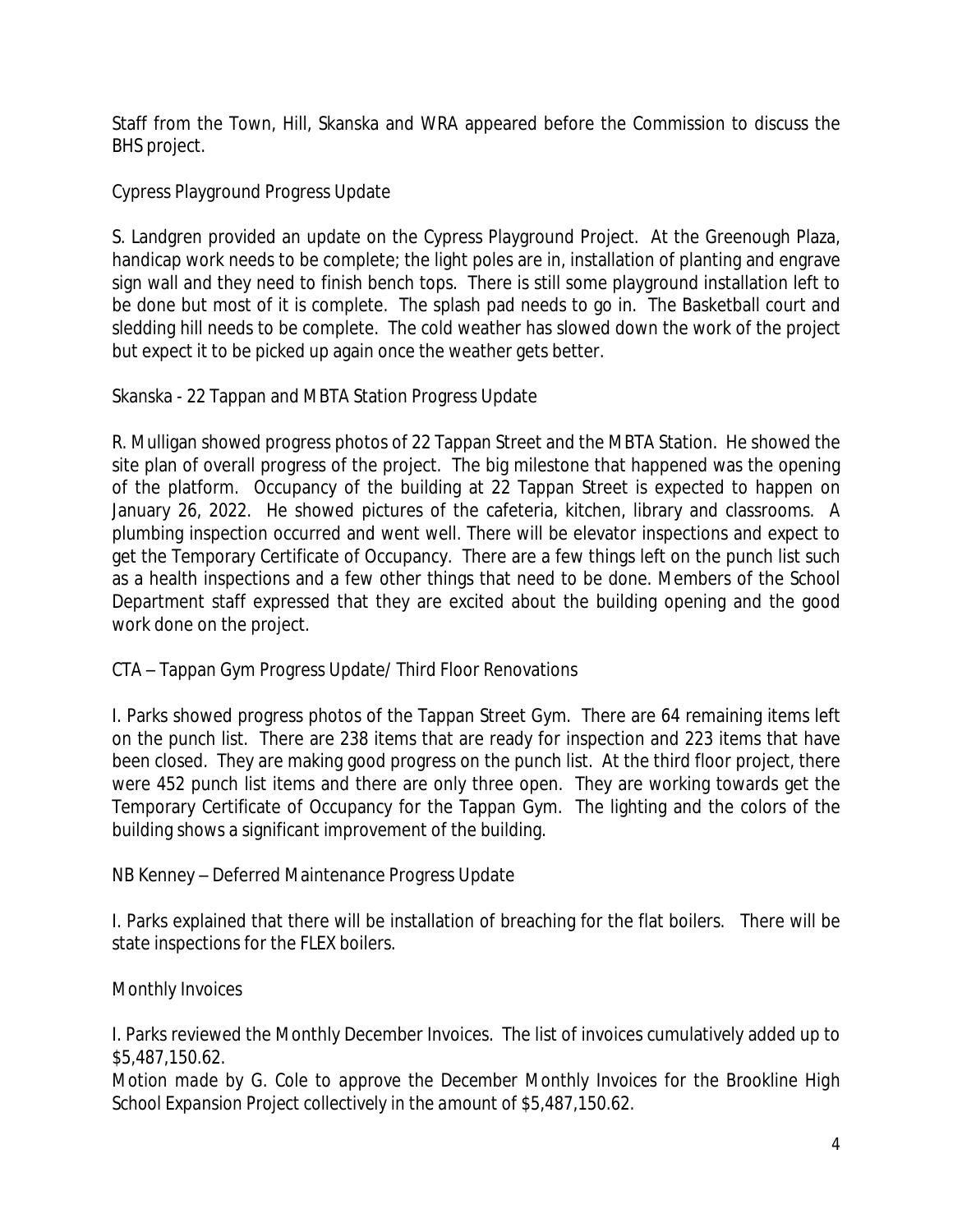Aye: Peck, Breslawski, Cole, Fierman **By Roll Call Vote Approved.**

Change Orders

I. Parks presented Skanska's GMP Change Order # 19, PCCO # 26 for a in the amount of \$0.00 for about 30 various items.

*Motion made by G. Cole to approve Skanska's GMP Change Order # 19, PCCO # 26 for the Brookline High School project for an amount of \$0.00.* Aye: Peck, Breslawski, Cole, Fierman **By Roll Call Vote Approved.**

A. Jonic reviewed WRA monthly Change Order Summary Log. They are only slightly up \$21,000 versus the previous month. There were a few things that need to be changed such as adding on sprinkler heads, etc.

I. Parks presented CTA Change Order # 10 in the amount of \$61,076.63 consisting of different miscellaneous change orders including owner request, unforeseen conditions and design omission.

*Motion made by N. Peck to approve CTA Change Order # 10 in the amount of \$61,076.63 consisting of different miscellaneous change orders including owner request, unforeseen conditions and design omission.* Aye: Peck, Breslawski, Cole, Fierman **By Roll Call Vote Approved.**

Amendments for Approval

I. Parks presented Amendment # 9 for Hill International for a contract Extension through November 2022 in the amount of \$125,835. The purpose of the extension is to close out all current projects as well as provide additional services for the quad and the third floor renovations. This extension goes from March 2022 to November 2022.

*Motion made by G. Cole to approve Amendment # 9 with Hill International for an extension of the contract through November 2022 in the amount of \$1254,835.* Aye: Peck, Breslawski, Cole, Fierman **By Roll Call Vote Approved.**

Discussion took place on the summer projects. The projects are expected to start once school gets out. Bid packages will go out on January 29, 2022 for the quad and the third floor projects.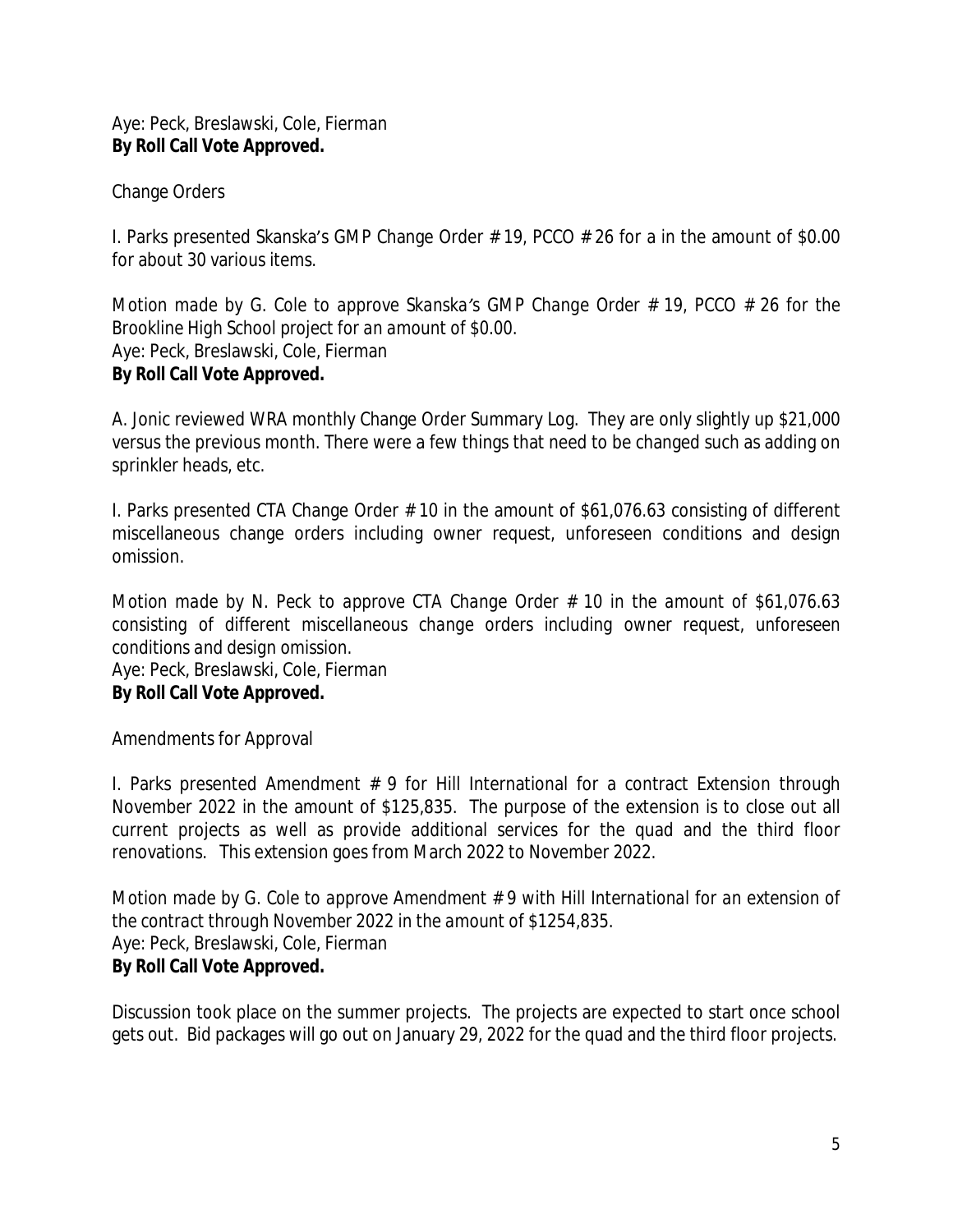# **Building Department Projects Status Updates**

# **BC STATUS REPORT & SCHEDULE**

CIP for 2022(Funding Issues) – See FY 2023 – 2028 Preliminary CIP in Dropbox Files

# **TOWN/ SCHOOL PROJECTS**

- Building Envelope Public Safety; Main Library; Soule Rec; Baker design complete; bid to be scheduled (delayed due to COVID 19) ; additional FY 2022 projects to be added – no change
- Building Roofs- Heath; New Lincoln; Pierce Primary; MSC; MSC, Heath and New Lincoln roofs complete including skylights; Pierce Primary complete- no change
- Elevator Renovations- Old Lincoln complete, Soule Rec complete, MSC ongoing , Water Dept. ongoing
- Solar PPA's- Devotion- complete, Runkle- nearing completion, Tappan- roof work required- completed, HS- next (coordinating with PPA provider) , Heath, MSC

# **SCHOOL PROJECTS**

- $\bullet$  HS Expansion –refer to Hill monthly; classrooms/office renovations on 3<sup>rd</sup> floor substantially complete and occupied; all A/C work complete ( startup issues on some units ) ; boiler startup ongoing
- Pierce School- refer to Leftfield monthly
- Driscoll School –refer to Leftfield monthly

# **C OF 7's**

• Fire Stations- zoning design (on hold pending Town Meeting approval)

R. Masak presented Change Order # 1 for MDM Engineering, Inc. in the amount of \$25,054.66 for Roof Replacement project at the Heath School and the Municipal Service Center.

*Motion made by G. Cole approve Change Order # 1 for MDM Engineering in the amount of \$25,054.66 for Roof Replacement project at the Heath School and the Municipal Service Center. Aye: Cole, Breslawski, Peck, Fierman* **By Roll Call Vote Approved.**

R. Masak presented an Invoice # 5 for MDM Engineering, Inc. in the amount of \$173,624.68 for Roof Replacement project at the Heath School, Pierce Primary, New Lincoln and the Municipal Service Center.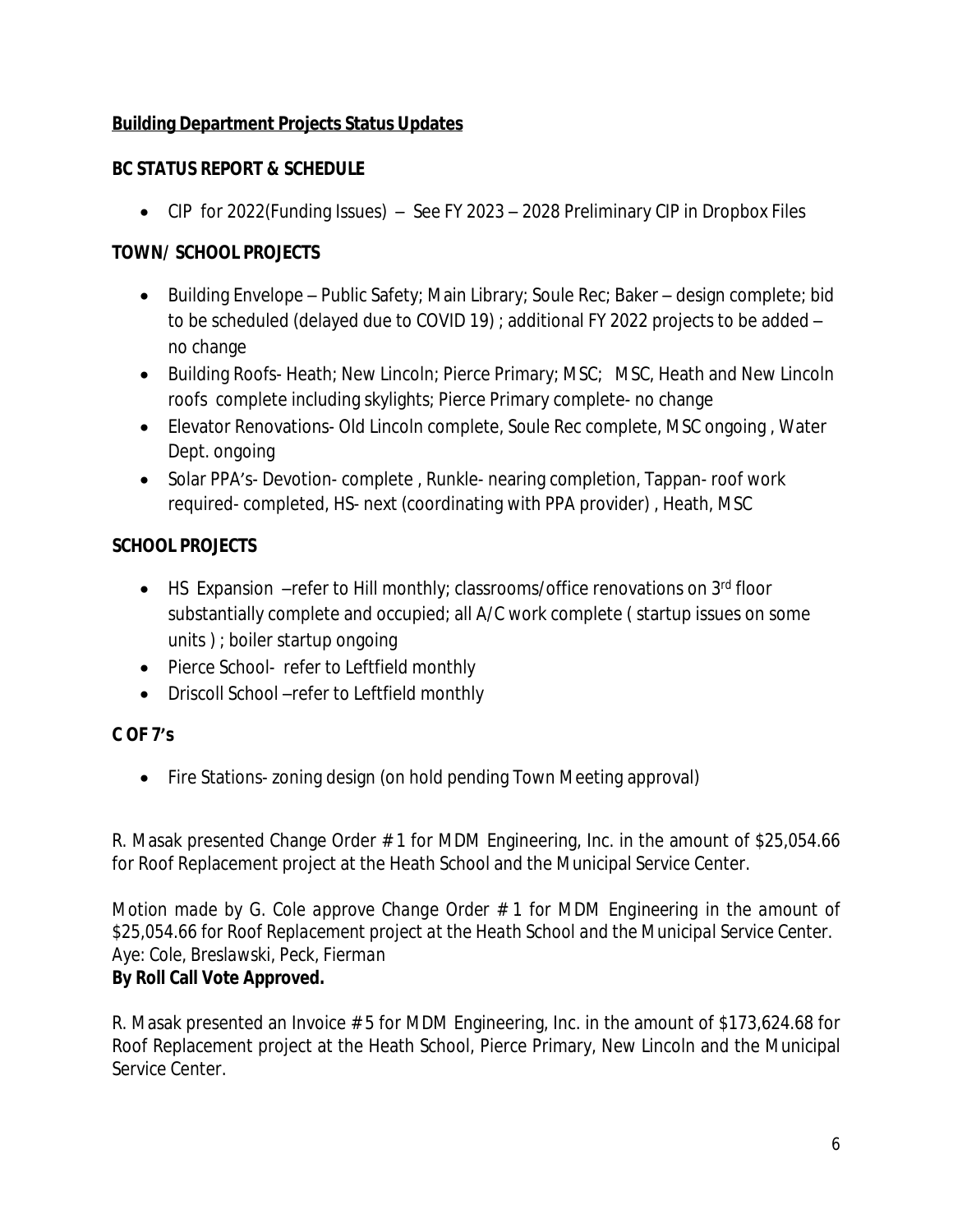*Motion made by G. Cole approve Invoice # 5 for MDM Engineering, Inc. in the amount of \$173,624.68 for Roof Replacement project at the Heath School, Pierce Primary, New Lincoln and the Municipal Service Center. Aye: Cole, Breslawski, Peck, Fierman*

# **By Roll Call Vote Approved.**

C. Simons presented invoices for Embree Elevator for an elevator upgrade at the Municipal Service Center in the amount of \$29,468.00 and for elevator repairs at the Water Garage in the amount of \$7,390 for a total of \$36,858.00. Also presented were invoices for school lease agreements at Temple Emeth in the amount of \$158,105 and Maimonides School in the amount of \$577,500 for a total amount of \$735,605.

*Motion made by N. Peck approve the invoices for Embree Elevator for an elevator upgrade at the Municipal Service Center in the amount of \$29,468.00 and for elevator repairs at the Water Garage in the amount of \$7,390 for a total of \$36,858.00 and for invoices for school lease agreements at Temple Emeth in the amount of \$158,105 and Maimonides School in the amount of \$577,500 for a total amount of \$735,605.*

### *Aye: Cole, Breslawski, Peck, Fierman*

#### **By Roll Call Vote Approved.**

T. Guigli mentioned that C. Simmons shared a Memo from Mel Kleckner, Town Administrator to the Select Board regarding the Fiscal Year 2023-2028 Preliminary Capital Improvement Program (CIP).

T. Guigli recommended there be an Executive Session with Town Counsel at the next Building Commission Meeting.

T. Guigli presented an invoice for SGH for the investigation of concrete slab deterioration at the Water Garage in the amount of \$13,611.

*Motion made by G. Cole approve the invoice for SGH for the investigation of concrete slab deterioration at the Water Garage in the amount of \$13,611. Aye: Cole, Breslawski, Peck, Fierman* **By Roll Call Vote Approved.**

Motion made by N. Peck to give the Chair as the authority to sign on behalf of all the Building *Commission members any invoices, amendments, change orders, contracts or any other documents approved at the meeting by a roll call vote.* Aye: Cole, Kaplan, Peck, Breslawski, Fierman **By Roll Call Vote Approved.**

T. Guigli informed the Building Commission that this was the last Building Commission Meeting for Ray Masak as Project Manager for the Town of Brookline. The Board thanked Ray for his work for over 20 years. The Town advertised his position to fill the vacancy.